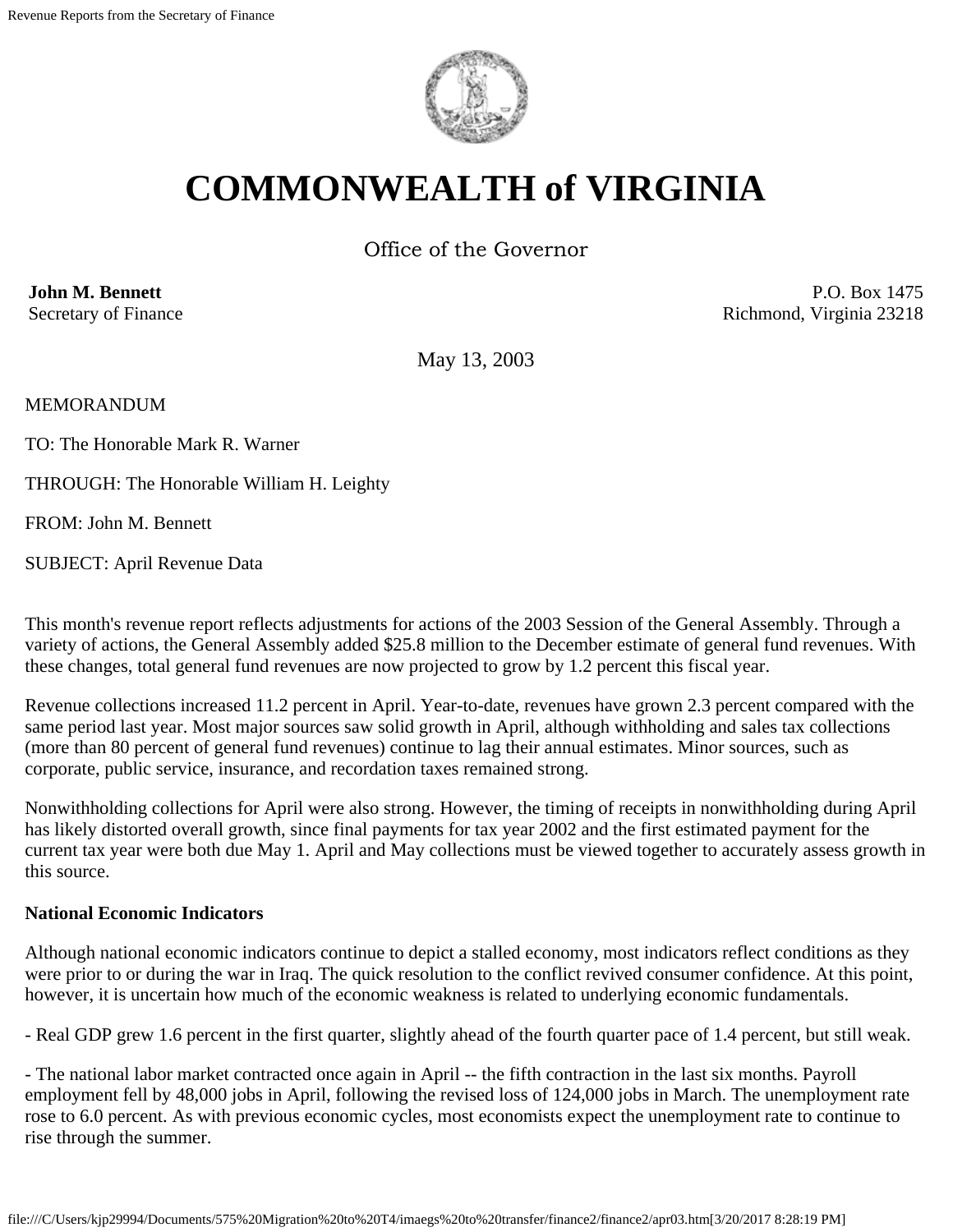- Initial claims for unemployment rose to 448,000 during the last week of April, the eleventh consecutive week it has exceeded the benchmark 400,000 level - the level which indicates the labor market is contracting. The four-week average rose to 442,000, the highest level in a year.

- Manufacturing activity slowed yet again in April. The Institute of Supply Management index fell to 45.4, the lowest point since October 2001, the month following the terrorist attacks.

- The Conference Board's index of leading indicators fell for the second consecutive month in March. The index has increased only 0.2 percent since September, signaling sluggish growth in the months ahead.

- The Conference Board's index of consumer confidence rebounded in April, rising by almost 20 points following conclusion of the war in Iraq. April's increase was the largest monthly gain since March 1991. Consumer sentiment regarding both present and future conditions improved, but still remains below last November's level. Consumers continue to believe jobs are hard to come by and their view of future employment conditions remains negative.

- At its meeting on May 6, the Federal Reserve Board left interest rates unchanged, but adopted an easing bias.

# **Virginia Economy**

In Virginia, payroll employment fell 0.3 percent in March from March of last year. Job growth in the Commonwealth has been essentially flat over the last six months, with monthly growth rates fluctuating from slightly positive to slightly negative. Northern Virginia has posted three consecutive months of modest job gains, with 0.1 percent growth in March.

Fiscal year to date, overall employment has declined about 0.2 percent - very close to the level assumed in December's forecast.

# **April Revenue Collections**

Revenue collections grew 11.2 percent in April. Solid growth in individual income taxes and continued strength in corporate, public service, insurance, and recordation taxes contributed to the growth. On a year-to-date basis, total revenues are up 2.3 percent through April - ahead of the annual estimate of 1.2 percent growth.

*Individual Income Tax Withholding (62% of general fund revenues):* Collections in withholding grew by 5.0 percent above April of last year - a positive showing. Year-to-date withholding growth through April is 2.4 percent - trailing the annual estimate of 2.7 percent growth. In order to attain the fiscal year 2003 estimate for individual income tax withholding, collections must average  $+4.0$  percent over the remaining two months of the fiscal year.

*Individual Income Tax Refunds:* The Tax Department issued \$328.9 million individual income tax refunds in April the highest month on record, and \$39.7 million more than was issued last April. During the current filing season, close to 1,997,000 refunds have been issued -- about 26,000 more than the same period last year. The average refund is up 11 percent.

Through April, the total value of refunds is approaching the total amount forecast for the year. Total refunds for the year will exceed the forecast.

*Individual Income Tax Nonwithholding (12% of general fund revenues):* April is a key month for nonwithholding collections, because final payments for tax year 2002 and the first estimated payment for tax year 2003 are both due May 1. Nonwithholding receipts were up 29.0 percent in April - the highest April on record. Through April, year-to-date collections are 4.6 percent ahead of collections for the same period last year - ahead of the forecast of a 13.3 percent decline.

A substantial part of the increase is due to processing improvements. Estimated and final payments are being processed electronically for the first time. However, the average payment per check has also increased significantly. Because estimated and final payments will continue to be collected in May, it is important to consider April and May collections together to accurately assess performance in this source.